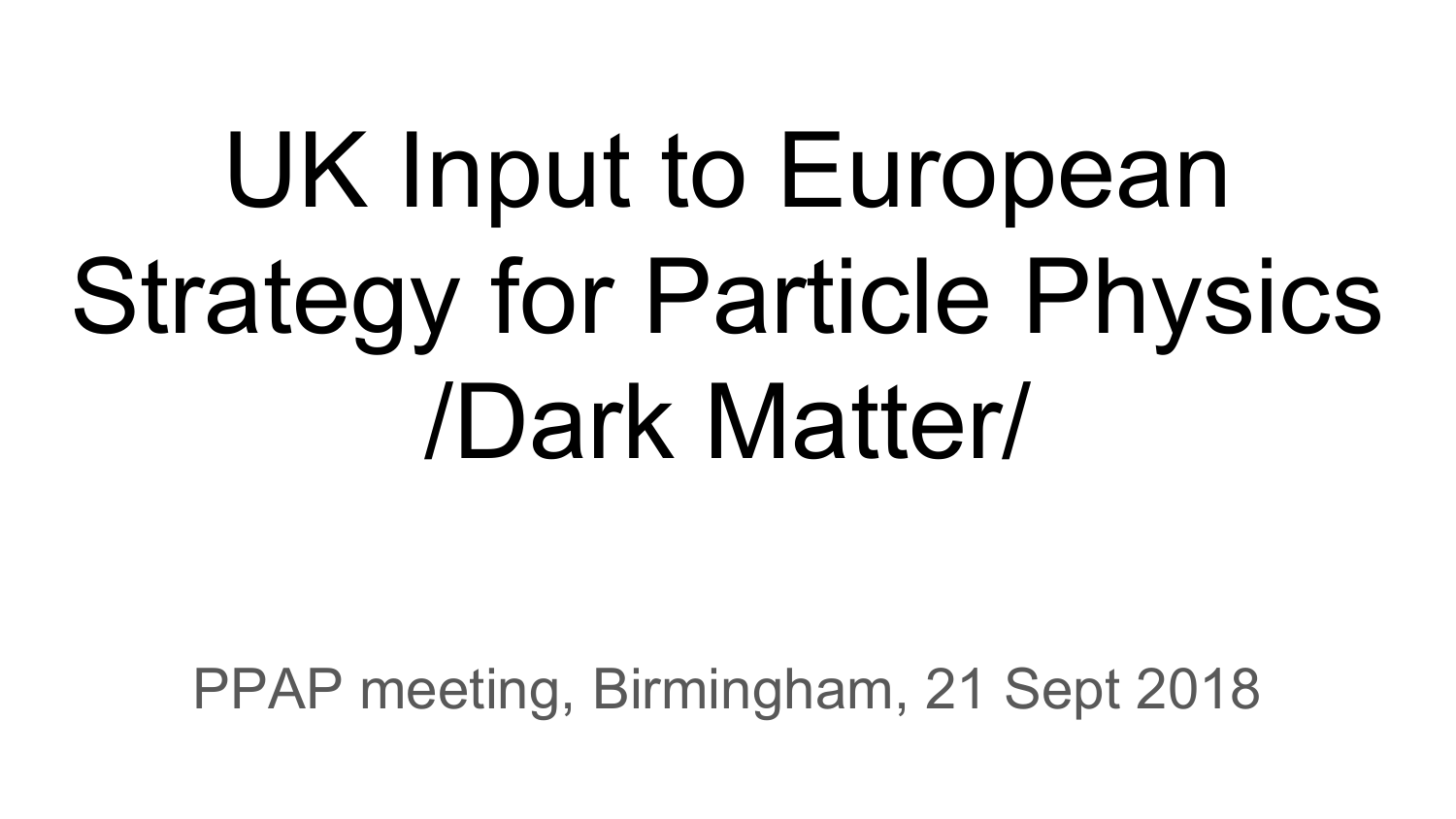## **Discussion**

- 1. Direct dark matter searches with large G-3 detector using noble gases liquids
	- a. Likely to be one LXe G3 'rare-event search observatory' somewhere in the world and due to large size possible physics to cover: WIMPs, ADM, IDM, MDM, WIMPflation,  $0\nu\beta\beta$ , solar  $\nu$  and SN
	- b. Experiments are now growing to a scale that is starting to require major lab infrastructure. Will require large international collaboration which is an evolution from current situation
	- c. The UK aims to be prominent in this and has s strong DM community
	- d. UK primary interest for near future DM experiments is in using liquid Xenon
	- e. APPEC points to two experiments with different targets using LXe and LAr
- 2. Other dark matter experiments like ADMX, QUAX and SHiP
	- a. Physics to cover: Axions, alps, HSP, dark photons …
	- b. UK groups are involved in some of them